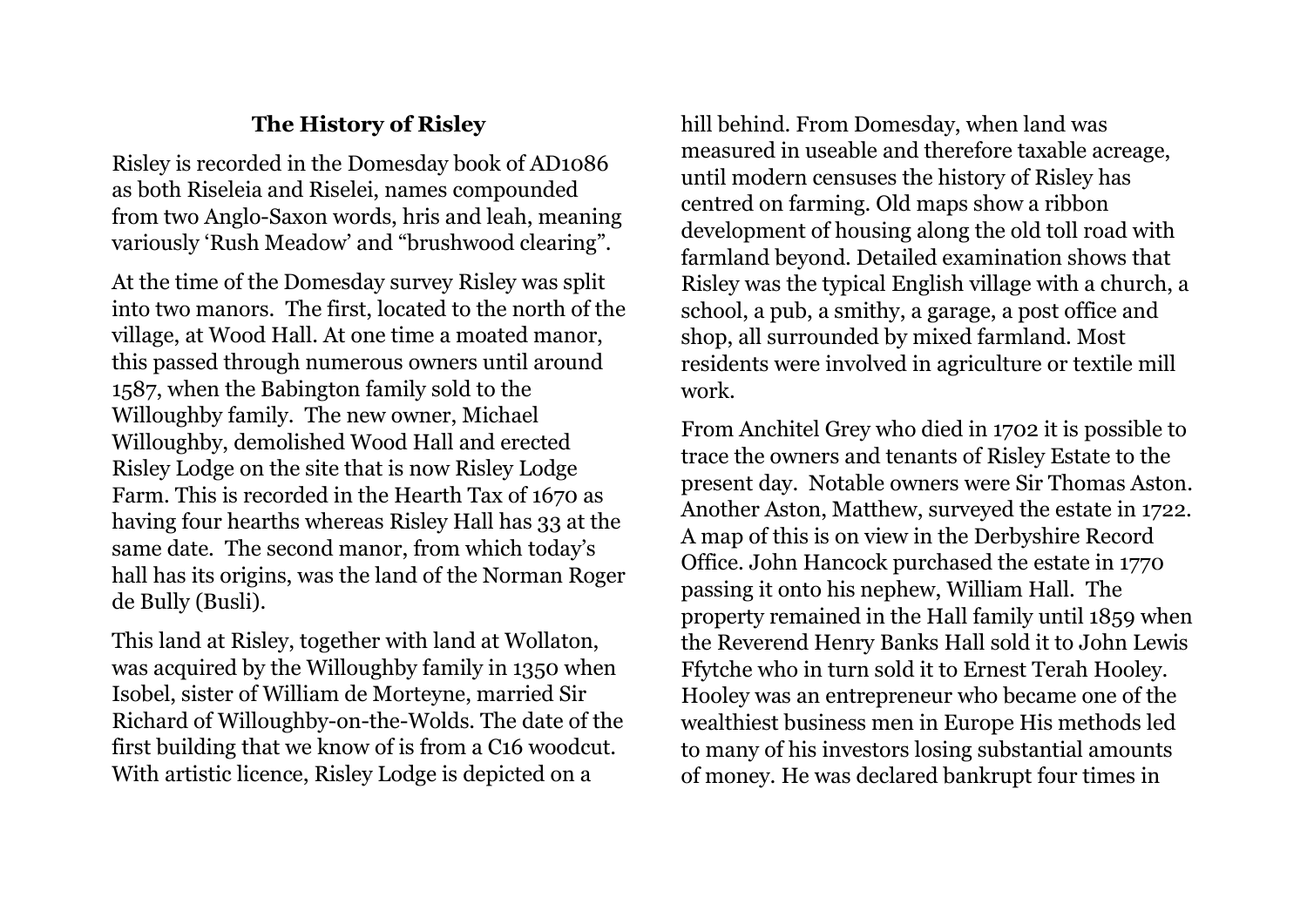total and was jailed for fraud twice. He bought Risley Hall Estate for £5,000 in 1888 and built houses for his estate workers on "The Crescent". After he became bankrupt the first time, Hooley transferred Risley Hall to his daughters and continued to live the life of the splendid bankrupt there until 1941.

After the Second World War the house was bought by Nottinghamshire County Council who used it as an approved school. Today it is a Hotel, Care Home and retirement complex.

The Willoughby family, notably Katherine Willoughby, wife of Michael, and Elizabeth Grey, daughter of Anchitel Grey, have played an important part in the education of the children of Risley. Their legacy continues to this day as Risley Education Foundation and the Willoughby Trust. Katharine Willoughby, in her will of 17<sup>th</sup> November 1593, gave her executors the sum of  $f$ 100 to be invested to educate the children of Risley.

> *" …. towards the finding and keeping of a minister and schoolmaster for his full stipend and wages as well as in saying divine service in the chapel there then newly erected by me*

*the said Katharine and also for the teaching of children freely without expecting further stipend or hire....."*

Dame Elizabeth Grey built the Latin House, Latin School and other associated buildings in the early 18th Century. In her will of 1720, she provided £200 to be invested for the maintenance of a school mistress to teach the girls of Risley, and, from neighbouring parishes, a number of girls equal to those of the boys freely taught in Risley.

## **A Walk around Risley centre**

A walk around the historic centre of the conservation area reveals a number of interesting buildings and monuments, all Grade II listed. The following text is intended as a quick tour of the village centre, highlighting some of the more interesting features.

The walk starts at Risley Lower Grammar School. This, along with the Old School House, the Latin School and Cottage, was endowed by Elizabeth Grey in her will of 1720. The school is a red brick building built upon a sandstone plinth with sandstone dressings and a plain tile roof.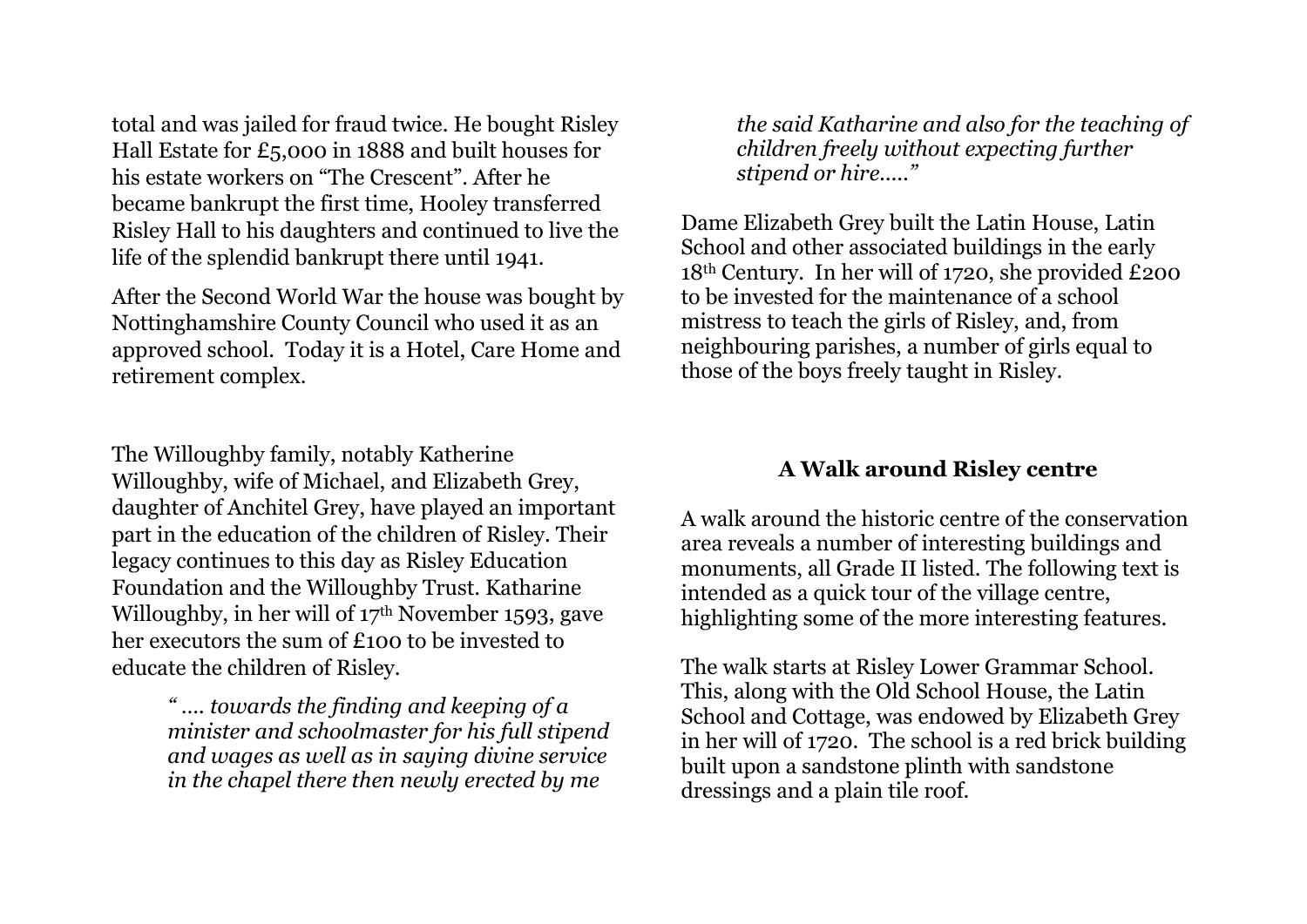

Next along Derby Road is the Old School House. This has two storeys and is again of red brick built in Flemish Bond with yellow brick headers and a steeply pitched tile

roof.

Past the Latin School, in use until 1914, and Latin Cottage, accommodation for the schoolmistress, is the Latin House, described by Pevsner to be 'one of the best buildings in the county'. Built in 1706 by Elizabeth Grey for the school head master, this twostorey red brick building has a number of interesting decorative details. Above each window, carved into the keystone, can be found a grotesque head while above the door is an ornate raised fillet with the inscription 'A MA PUISSANCE MDCCVI', a quotation taken from the families coat of arms meaning 'to my power'.



The church, about half its present size, was started by Michael Willoughby and finished in 1593 as a domestic chapel to the hall.

Interestingly, the church was built during the reign of Queen Elizabeth I, a period when few churches were constructed. Above the door and on the 17th century alabaster font can be found the family's coat of arms. In addition, above the door can be found three carved initials M, K, W which translate to Michael and Katharine Willoughby. The original rood screen separating the nave from the chancel remains and there is a 17th Century Royal Arms at the western end of the church.

To the rear of All Saints' Church can be found Church Cottage, also Grade II listed; an original timber framed building from the 17th century, partly re-built in 1882, and renovated in 2006. On the south elevation a stone plaque can be found above the door with the inscription 'Harrison's Memorial 1882'.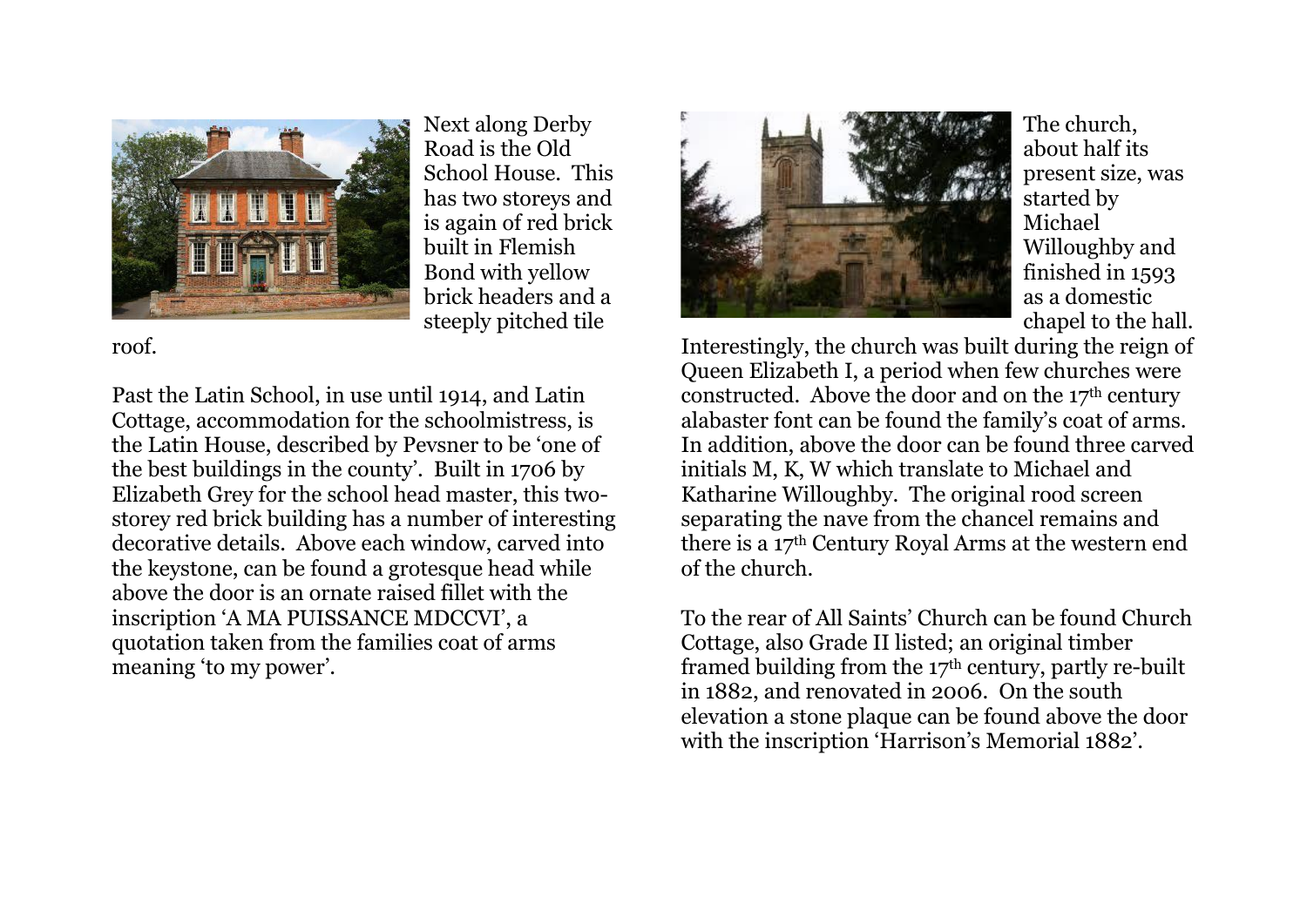The war memorial, adjacent to the church gates, is dedicated to those who fell in the first and second world wars.



Little remains of the original hall, constructed in the 16th century. Today's hall is an amalgamation of differing architectural

styles. It was built when the original was destroyed, probably by fire, before 1725. The hall has early 19th century alterations and a west front dated circa 1900. The early wing is of stone with a steeply pitched red tile roof, the north-east wing, built in the 18th century is of brick with a chamfered stone plinth, plain first and second floor brick bands and a hipped red clay tile roof; the rear of this elevation has the circa 1900 addition in the neo-Tudor style with a red tile roof.

Within the grounds of Risley Hall, there are reminders of the early manor. The garden walls and gateway which run along Derby Road are early 17th

century in date, with a later,  $20<sup>th</sup>$  century, studded wooden door. On the south-east terrace, an early 17<sup>th</sup> century balustrade, gateway and bridge can be found.

The Conservation Area for Risley was designated in 1969 and extended in 1985. It covers not only the historic core of the village but also the surrounding area.

Insert plan?

## **What is a Conservation area?**

Conservation Areas are generally located in the older parts of towns or villages where special attention needs to be paid in order to keep the unique qualities and appearance of the particular place.

Conservation Areas are vitally important to the quality of the environment in this country because of the contribution they make to a pleasant townscape or village scene. They the result of many centuries of evolution and will continue to evolve, but also need protecting.

Section 69 of the Planning (Listed buildings and Conservation Areas) Act 1990 requires that "every local planning authority shall from time to time determine which parts of its areas are of special architectural and historic interest, the character and